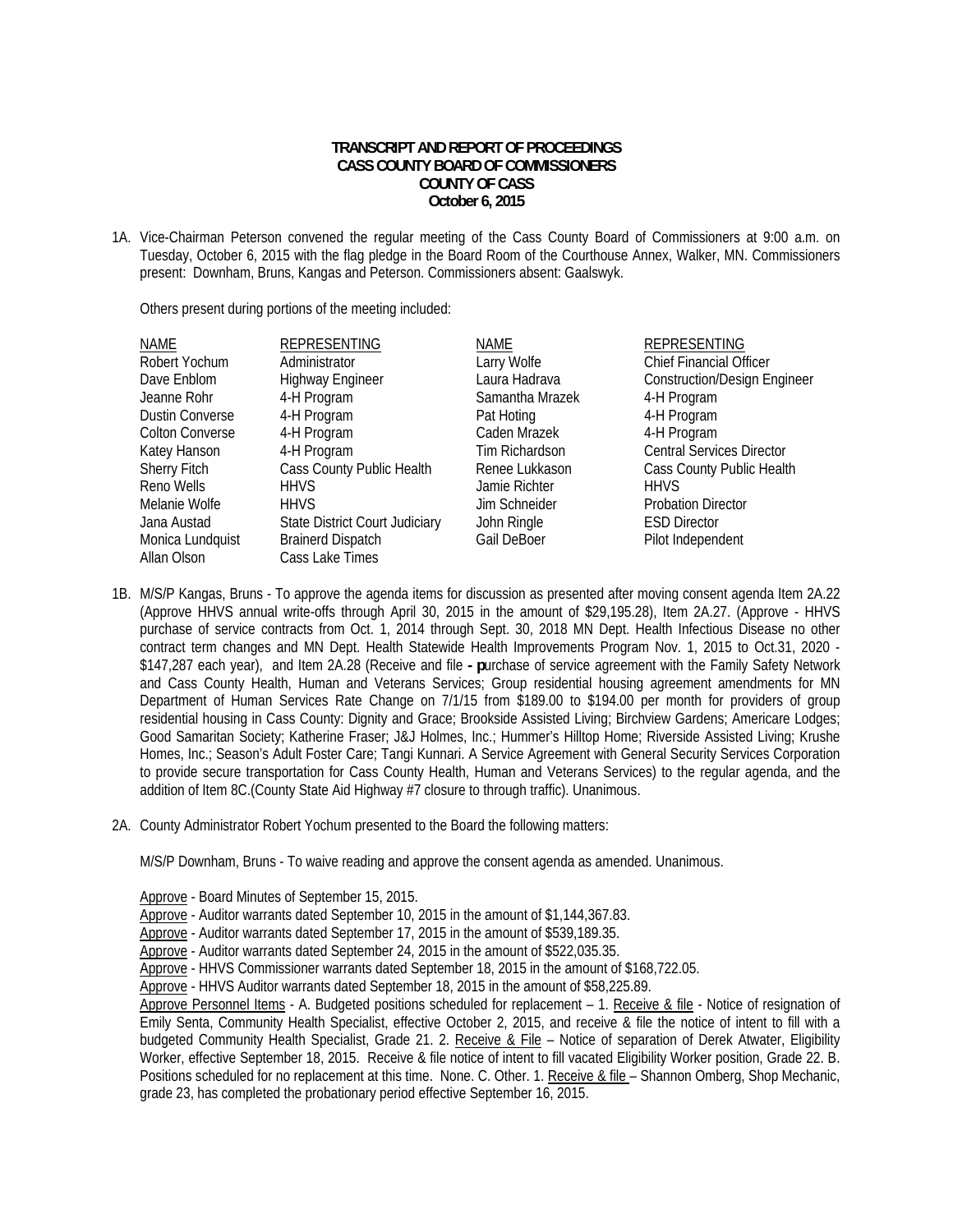Approve licenses – On & Off 3.2 Beer - Birch Ridge Resort - Birch Ridge Resort, Inc., Otter Tail Peninsula; Northland Lodge Resort - Michael O'Reilley, Unorganized. Off Sale 3.2 Beer - Beckers Resort- Holter Holiday, LLC, Unorganized.

 Approve - Out of state travel for County Attorney Christopher Strandlie – Nat'l District Attorney's Association and Bureau of Justice Statistics in Washington, DC on October 9, 2015.

Receive & file - 2014 Annual disclosure statement from the Cass County HRA - TIF 6-1 (Reed's Outfitters).

 Approve - Issuance of check to Charles Childs in the amount of \$200.00 previously cancelled on September 18, 2012. Receive & file - Quarterly report of litigated claims.

 Authorize - Payments to Lucachick Architecture, Inc. Invoice # LA12446 \$585.00 Cass Lake; Lucachick Architecture, Inc. Invoice # LA12447 \$310.00 Hackensack Shop; Lucachick Architecture, Inc. Invoice # LA12448- \$310.00 Pillager Shop; L&L Rentals Invoice # 1-104590 \$831.90 Cass Lake Shop; Walker Pipe & Supply \$4,442.95 Pine River Shop; Walker Pipe & Supply Invoice # 62070 \$467.40 Pine River Shop; Walker Pipe & Supply Pine River Shop \$1,113.35; Bobcat of Bemidji Rental \$500.00 Cass Lake Shop; Young NAPA Auto Parts Invoice # 1211 \$270.00 mini extractor rental Cass Lake Shop; MPCA Stormwater Permit Invoice MNPPCA000022915 \$400.00 Pine River Shop; Doucette's Landscaping & Contracting Invoice # 7251 \$4,939.25 Pine River Shop; Bay Carpet & Tile Inc. Invoice # 5170 \$1,534.24 Cass Lake Shop; Concrete Solutions Unlimited Invoice # 625 \$8,437.00 Hackensack Shop (source of funds from Capital Fund – Garages & Capital Outlay Bldgs.).

 Approve - Resolution No. 39-15 accepting the 2015-2017 Off-Highway Vehicle Enforcement Grant SWIFT Contract No. 98890 \$17,877.00 per year.

Commissioner Downham offered Resolution No. 39-15 and moved its adoption; Commissioner Bruns seconded:

BE IT RESOLVED that the Cass County Board of Commissioners hereby approves the Off -Highway Enforcement Grant Agreement for a total amount of contract for year 2015 - \$17,877.00 and 2016 - \$17,877.00 (SWIFT No. 30000835910 and SWIFT NO. 3000083684)with the State Department of Natural Resources, and authorizes signatures of the Chairman, Auditor and Sheriff to execute the Agreement.

Resolution No. 39-15 was adopted by majority vote: Ayes: Bruns, Downham, Kangas, Peterson. Absent: Gaalswyk. Nays: None.

 Approve - SWCD Invoice #14 to provide professional services for AIS prevention \$50,539.79. Approve - Election agreement with ISD # 2174 Pine River-Backus, and ISD # 115 Cass Lake-Bena Schools. Approve - Amendment to Industrial Waste Services & Disposal Agreement with Waste Management of Minnesota, Inc.

| <b>Bidder</b>                       | Project #42       | Project #43 | Project #44 | Project #45 | Project #46 | Project #47 |
|-------------------------------------|-------------------|-------------|-------------|-------------|-------------|-------------|
|                                     | <b>Blind Lake</b> | Meadowbrook | Bungo       | Fairview-W  | Loon Lake   | Moose Lake  |
| Stonemark Land Surveying, Inc       | \$17,940.00       | \$7,850.00  | \$7,850.00  | \$5,850.00  | no bid      | \$9,850.00  |
| <b>SMS Survey Mapping Solutions</b> | \$19,620.00       | \$5,210.00  | \$6,455.00  | \$9,025.00  | \$6,840.00  | \$9,165.00  |
| Kohout Surveying                    | \$17,975.00       | \$5,474.00  | \$7,475.00  | \$11,630.00 | \$5,560.00  | \$10,400.00 |
| Northern Engineering                |                   |             |             |             |             |             |
| & Consulting, Inc.                  | no bid            | \$7,368.00  | \$13,168.00 | \$13,168.00 | \$7,338.00  | \$16,068.00 |
| Nyberg Surveying                    | no bid            | \$5,090.00  | \$8,200.00  | no bid      | \$7,700.00  | no bid      |

 M/S/P Downham, Bruns – To award projects for certificates of survey and monumentation for Land Department: project #42 & #45 to Stonemark Land Surveying not to exceed \$17,940.00 (42) & \$5,850.00 (45). Project #44 & #47 to Survey Mapping Solutions not to exceed \$6,455.00 (44) & \$9,165.00 (47). Project #46 to Kohout Surveying not to exceed \$5,560.00. Project #43 to Nyberg Surveying not to exceed \$5,090.00. Unanimous.

 M/S/P Downham, Bruns – To award contract quote to Northfork Boulders not to exceed \$1,120.00 Bull Moose Trail Sec. 32- 138-31 Bull Moose Twp. Unanimous.

| Bidder             | <b>Bid Amount</b> |
|--------------------|-------------------|
| Northfork Boulders | \$28/yard         |
| Schrupp Excavating | \$32/yard         |
| Ruyak Enterprises  | $$33/$ yard       |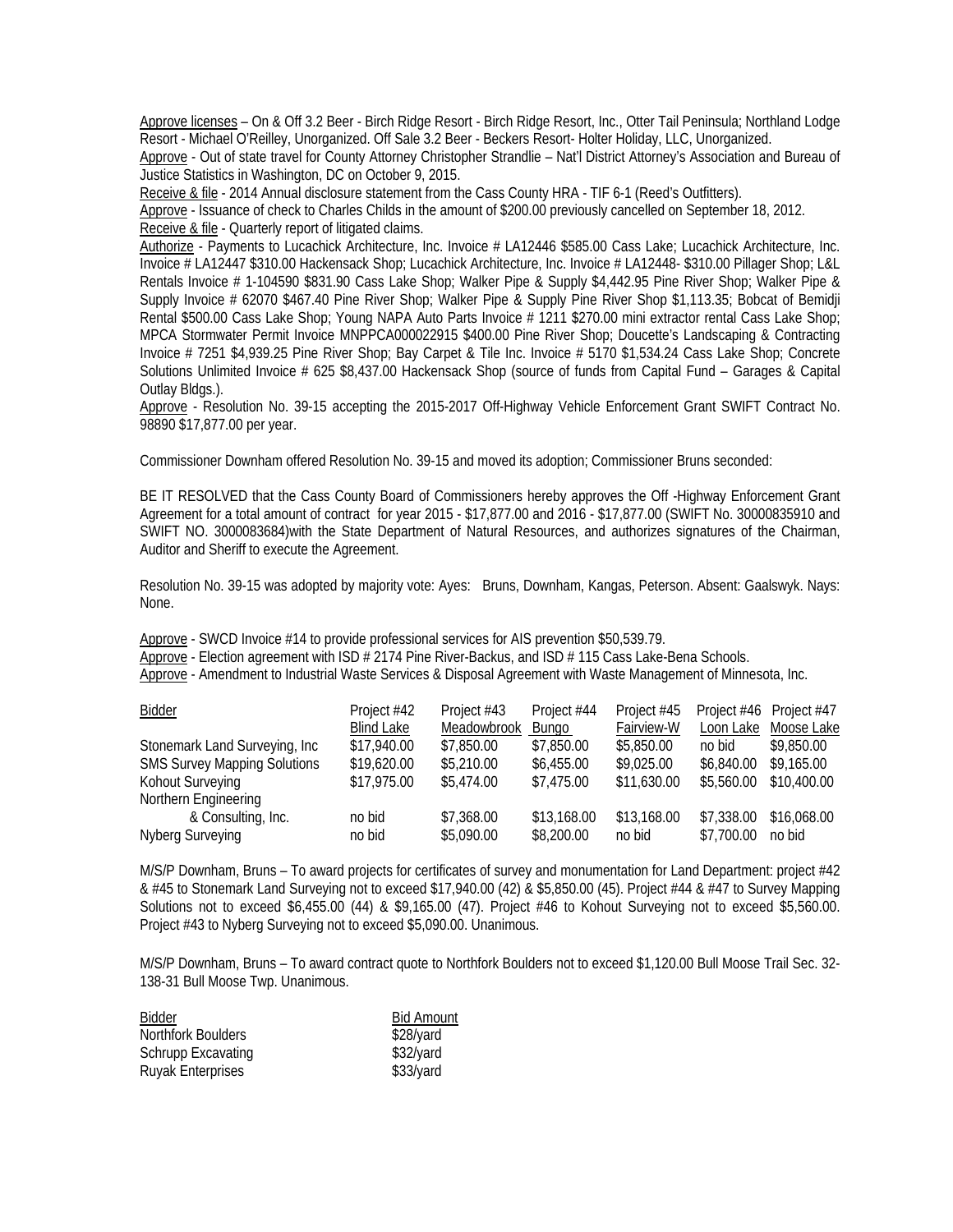Receive & file - Timber auction results of Thursday, September 24, 2015 totaling 3,199.00 cords totaling \$89,980.00. Authorize - Payments to North Country Electrical Services Inc. Payment #3 \$17,648 for upgrade to fire alarm system. Receive & file - HHVS Cash Account Balance Comparison and Child Service Costs through August 2015. Receive & file - Cass County Family Center reports.

 Approve - Replacement flooring at the Longville Ambulance Building \$4,080.45 (source of funds LASSD budget). Approve - Matching funds up to \$3000 in the replacement of the bridge located on the Arctic Trail in Section 11-139-25 (Beulah Township) that serves a GIA Snowmobile and ATV trail.

 M/S/P Downham, Bruns - To award bids for asbestos and regulated materials inspections of two recent tax-forfeited projects in City of Cass Lake and Pike Bay Twp. and in cooperation with Shingobee Twp. to James Adrian not to exceed \$1,150.00. Unanimous.

| Bidder                    | Project 1  | Project 2  | Project 3  | Total      |
|---------------------------|------------|------------|------------|------------|
| James Adrian              | N/A        | N/A        | N/A        | \$1,150.00 |
| <b>Twin Ports Testing</b> | \$1,104.50 | \$1,104.50 | \$1,104.50 | \$3,313.50 |
| Arrowhead                 |            |            |            |            |
| Consulting &              |            |            |            |            |
| Testing, Inc.             | \$1,275.00 | \$1,275.00 | \$1,325.00 | \$3,875.00 |
| ACCT, Inc.                | \$1,170.00 | \$1,170.00 | \$1,170.00 | \$3,510.00 |
| Midwest                   |            |            |            |            |
| Environmental             |            |            |            |            |
| Consulting, LLC.          | N/A        | N/A        | N/A        | \$1,449.00 |
|                           |            |            |            |            |

3A. Cass County Interim 4-H Program Coordinator Jeanne Rohr informed the Board that from October 4 through Oct. 10, 2015 is National 4-H Week, and requested the Board to adopt Resolution No. 40-15.

Commissioner Kangas offered Resolution No. 40-15 and moved its adoption; Commissioner Peterson seconded:

## National 4-H Week October 4-10, 2015

WHEREAS, 4-H youth across the nation are leading efforts to solve problems in their communities and make a difference for their futures.

WHEREAS, 4-H is one of the largest youth development organizations in Minnesota and the largest in the nation with six million young people.

WHEREAS, 4-H in Minnesota claims 65,000 youth members and 11,000 adult volunteers, while Cass County's 4-H program numbers more than 165 members and more than 39 volunteers.

WHEREAS, 4-H, as part of the University of Minnesota Extension, is a program where youth learn through opportunities that provide them hands-on experiences in 4-H's mission mandates of science, engineering and technology; citizenship and leadership, healthy living and the science of agriculture.

WHEREAS, 4-H has connected youth and their communities with the innovative research and resources from our nation's 106 land-grant universities and colleges for more than 100 years;

NOW, THEREFORE, I, Jeff Peterson, Vice-Chairman of the Cass County Board of Commissioners do hereby proclaim October 4-10, 2015, as National 4-H Week in Cass County. I urge the people of this community to take advantage of the opportunity to become more aware of this special program that enhances our young people's interests in their futures as part of Cass County 4-H Youth Development and to join us in recognizing the unique partnership between our county and our state University System.

Resolution No. 40-15 was adopted by majority vote: Ayes: Bruns, Downham, Kangas, Peterson. Absent: Gaalswyk. Nays: None.

3B. Ms. Rohr introduced Cass County Ambassador Katey Hanson, and Cass County 4-H Youth Caden Marazek, Colton Converse, and Samantha Marazek.outh.

Katey Hanson, is a former State 4-H Ambassador and currently a Cass County Ambassador. She is a member of the Northern Stars club and won a State fair purple ribbon in performing arts with a slam poem/speech "Girl on a roller-coaster, dealing with depression". Ms. Hanson performed her slam poem/speech for the Board.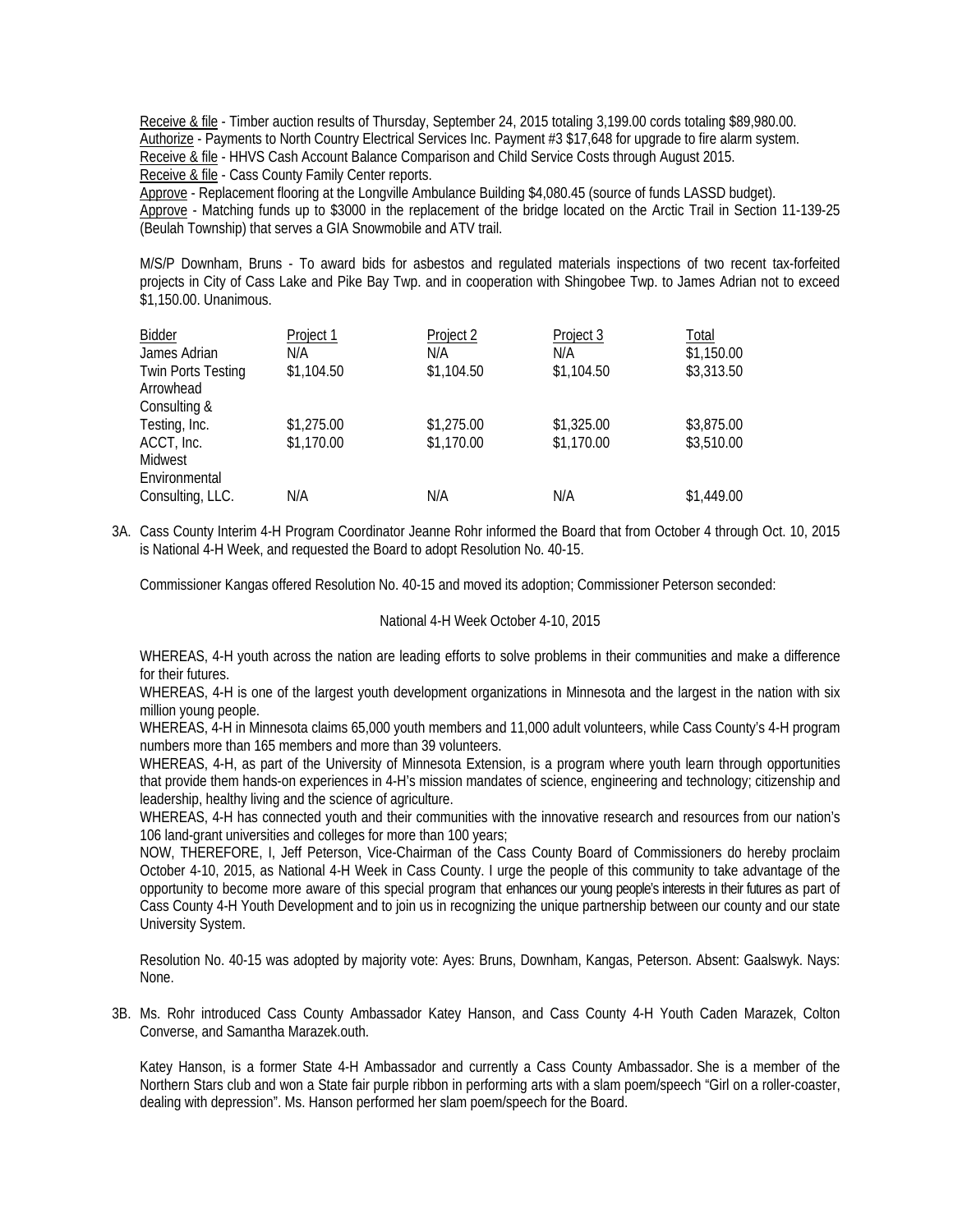Samantha Marazek is a member of the Becker Busy Bees 4-H club. This year she attended the leadership retreat, BLU. Ms. Marazek preformed a song in American Sign Language that won her a State fair purple ribbon in performing arts. Caden Marazek & Colton Converse recently attended the 4-H Shooting Sports & Wildlife Invitational and told the Board about their experience in shooting sports that they participated in. The Board thanked the 4-H Youth for their presentations.

 4A. Chief Financial Officer Larry Wolfe presented the Minnesota Office of State Auditor's audit for the year ended December 31, 2014. Mr. Wolfe reviewed the management and compliance report, the County response to audit findings, the County's balance sheet, the statement of revenues/expenditures, and the changes in fund balance for the year ending December 31, 2014. Mr. Wolfe also presented the OSA exit conference minutes of Thursday, September 9, 2015.

M/S/P Downham, Peterson – To receive & file the Minnesota Office of State Auditor's Audit for the year ended December 31, 2014, and the OSA exit conference minutes of Thursday, September 9, 2015, and further, to acknowledge the expertise and efforts of County financial staff. Unanimous.

4B. Mr. Wolfe summarized the Insurance Committee meeting of September 21, 2015. Items discussed included: 2015/16 financial trends, revenue/expenditure activity by plan, and 2016 plan review. Mr. Wolfe reported unanimous recommendations from the Insurance Committee as follows: 1). To recommend approval of the 2016 cafeteria plan costs, plan contributions, and fund balance exposure of \$1,000,000, 2). To recommend the following contracts: Cafeteria Plan Administration Flex Accounts (TASC); Health Care Savings Accounts (BS/BC Select); Life Insurance (MN Mutual through Integrity – previously approved); Short Term Disability & Dental (Assurant through Integrity); Long Term Disability (Hartford through Integrity), and, 3.) To recommend open enrollment November 11, 2015 through November 30, 2015.

 M/S/P Downham, Bruns – To accept the recommendations of the Insurance Committee as presented, and further to establish the following total premium costs, and County contribution for calendar year 2016. Unanimous.

|                                | HSA DED         |               |             |                                                                                 |               |  |
|--------------------------------|-----------------|---------------|-------------|---------------------------------------------------------------------------------|---------------|--|
|                                | \$3,250 \$6,500 | \$3,000 DED   | \$2,000 DED |                                                                                 | \$1,000 DED   |  |
| Monthly                        | Single Family   | Single Family | Sinale      | Family                                                                          | Single Family |  |
| <b>Total Premium</b>           |                 |               |             | \$621.00 \$1,598.00 \$594.00 \$1,574.00 \$652.00 \$1,654.00 \$730.00 \$1,724.00 |               |  |
| County contribution \$1,050.00 |                 |               |             |                                                                                 |               |  |

- 5A. HHVS County Team Leader Renee Lukkason informed the Board that Sherry Fitch, LPN was nominated by her peers and is the recipient of the 2015 WIC Everyday Hero Award in the northwest region. The award honors local WIC staff who exemplify the spirit of participant centered service, and a role model for others in the Agency that ensures that people feel valued and respected. By consensus, the Board congratulated Ms. Fitch recognizing her outstanding service to the Cass County Health, Human, and Veteran Services WIC Program and the recipient of the 2015 WIC Everyday Hero Award.
- 5B. HHVS Director of Business Management Melanie Wolfe discussed the annual write-offs list.

 M/S/P Downham, Bruns – To approve agenda item 2A.22, the HHVS annual write-offs through April 30, 2015 in the amount of \$29,195.28. Unanimous.

HHVS Director of Public Health Nursing Jamie Richter discussed the purchase of service contracts:

 M/S/P Kangas, Bruns – To approve agenda item 2A.27 HHVS Purchase of Service contracts from October 1, 2014 through September 30, 2018 MN Dept. Health Infectious Disease no other contract term changes for babies that have a treatment program; MN Dept. Health Statewide Health Improvements Program (SHIP) changed name to "Live Healthy" from November 1, 2015 to October 31, 2020 in the amount of \$147,287 each year. Unanimous.

Ms. Wolfe and Director Wells discussed the HHVS purchase of service agreements.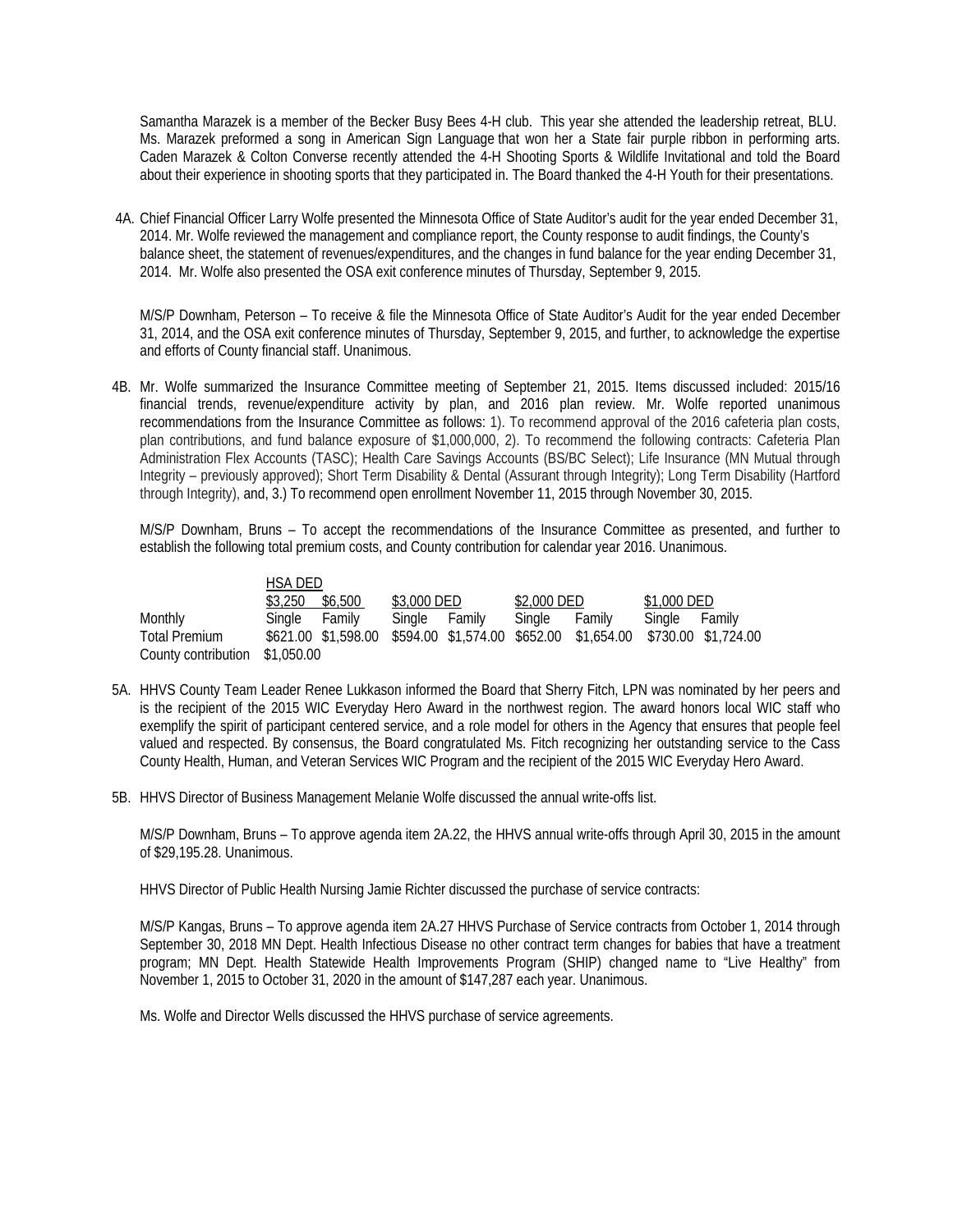M/S/P Downham, Kangas – To approve agenda item 2A.28 purchase of service agreements: Family Safety Network, Group Residential Housing Agreement Amendments for MN Department of Human Services Rate Change on July 1, 2015 from \$189.00 to \$194.00 per month for state paid support for food service providers of Group Residential Housing in Cass County: Dignity and Grace; Brookside Assisted Living; Birchview Gardens; Americare Lodges; Good Samaritan Society; Katherine Fraser; J&J Holmes, Inc.; Hummer's Hilltop Home; Riverside Assisted Living; Krushe Homes, Inc.; Season's Adult Foster Care; Tangi Kunnari and General Security Services Corporation to provide secure transportation for Cass County Health, Human and Veterans Services. Unanimous.

6A. Probation Director Jim Schneider and State District Court Judge Jana Austad requested Board acceptance of the Cass County Probation Community Crime Prevention grant from the MN Department of Public Safety in the amount of \$200,000.00 for two years, and requested permission to hire a Probation Officer to implement a pretrial supervision program. The new position will be responsible for initiating programs for persons coming under the jurisdiction of the Court who need assistance in behaving within the community.

M/S/P Downham, Bruns – To accept the Probation Community Crime Prevention grant from the MN Department of Public Safety in the amount of \$200,000.00 for two years, and further approve hiring a new Probation Officer at grade 28 utilizing the same. Unanimous.

7A. ESD Director John Ringle reported completion of the Cass County portion of the Geologic Atlas Project (information on ground water resources, and the impact of land use on surface and ground water quality approved by the Board on November 18, 2014). Three temporary summer interns hired in May 2015 spent 1, 235 hours locating nearly 10,000 wells in Cass County from records supplied by MN Department of Health. The cost to ESD was determined by payroll to be \$19,942.16 to complete the County portion of the project. The original project budget called for \$5,000 from savings in the ESD budget from an open position earlier in the year, combined with \$5,000 from the Cass SWCD, \$10,000 from the Forest Development Fund and \$10,000 from Fund 73. Mr. Ringle recommended that because we were able to complete the project in less time than was estimated we will not need to utilize the designated Fund 73 funds, however, are requesting to invoice the Cass SWCD \$5,000 and the Forest Development Fund from the Land Dept. the remaining \$9,942.16 as reimbursements to the ESD budget.

 M/S/P Kangas, Bruns – To authorize invoicing the Cass County SWCD in the amount of \$5,000.00, the Cass County Land Department Forest Development Fund in the amount of \$9,942.00, and utilizing \$5,000.00 from the ESD budget for the completed Cass County Geologic Atlas summer intern project to pay for the payroll of the three summer interns. Unanimous.

7B. Mr. Ringle discussed the Recycling Center tipping fee. Due to a combination of Elk River municipal tax increase and a contract mandated increase by Waste Management, the landfill operators, the current price to dispose of Municipal Solid Waste (MSW) at the Elk River Landfill is \$68.79 per ton. Mr. Ringle added that Cass County currently charges the vendors who use the Transfer Station \$65.78 per ton, and for the first time in recent history, we are now charging our vendors \$3.01 per ton less than it costs the County for landfill disposal.

M/S/P Downham, Kangas – To refer the Municipal Solid Waste tipping fee to the Cass County Citizen Budget Committee. Unanimous.

8A. Highway Construction/Design Engineer Laura Hadrava presented bids that had been opened on September 22, 2015 at 2:00 pm for SAP 011-598-008 Cass County CR107 Bridge Replacement No. 88245 in Homebrook Township.

 Project No.: SAP 011-598-008 Engineers Estimate \$215,789.50

| <b>Bidder</b>              | Bid Amount   | Percent Over/Under Estimate |
|----------------------------|--------------|-----------------------------|
| Young Excavating Inc.      | \$189,764.65 | 12.06 % Under Estimate      |
| <b>Gladen Construction</b> | \$192.291.90 | 10.89 % Under Estimate      |
| Landwehr Construction      | \$212,295.50 | 1.62 % Under Estimate       |
| Central Specialties, Inc.  | \$215,217.50 | 0.27 % Under Estimate       |